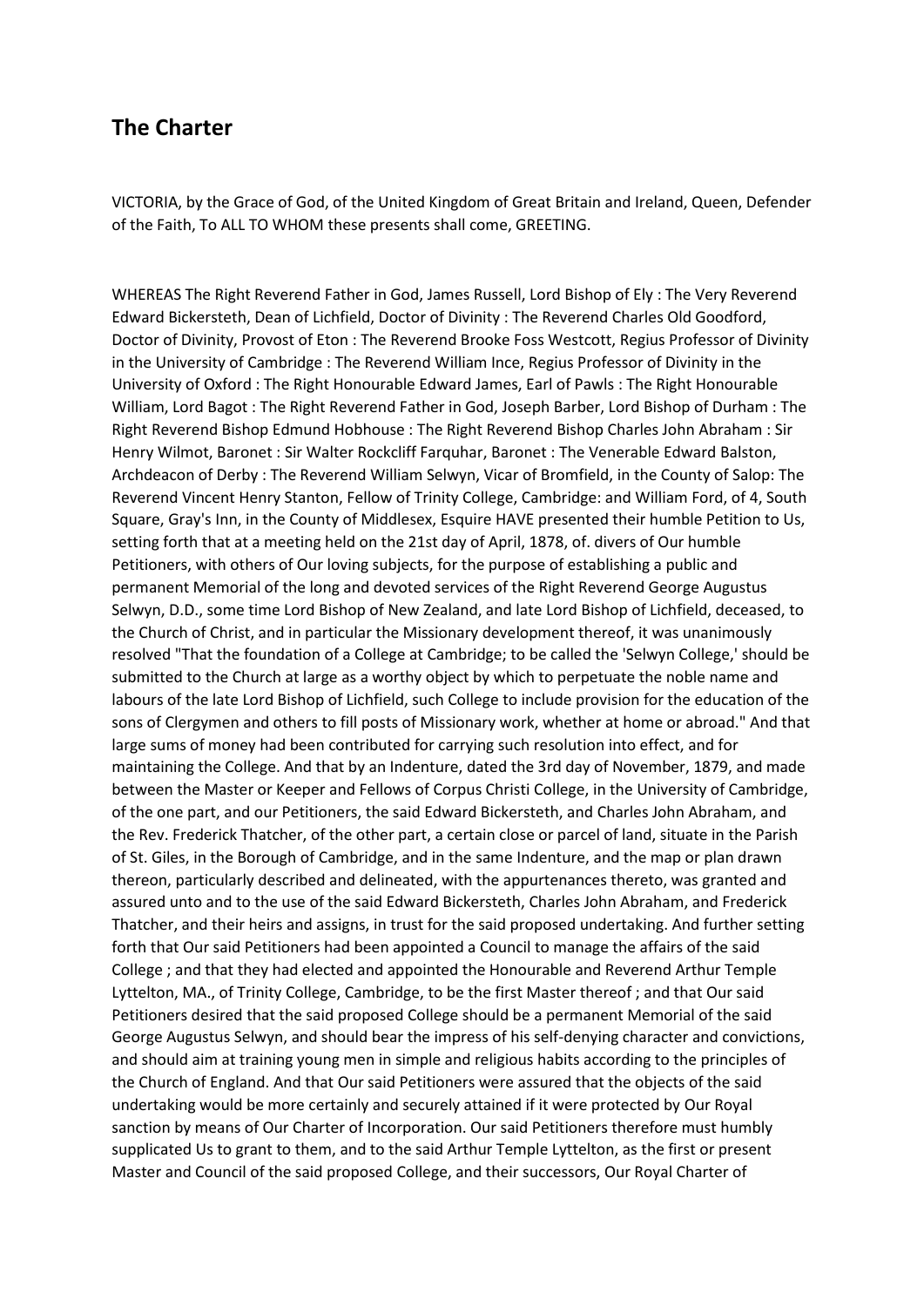Incorporation, for the purpose of constituting them and their successors a Corporation for the purpose of more effectually carrying on and conducting the said undertaking, under such regulations and restrictions, and with such powers as to Us might seem right and expedient. Now KNOW YE that We, taking the premises into Our Royal consideration, of Our especial grace, certain knowledge, and mere motion have granted, constituted, and appointed, and by these presents for Us, Our heirs, and successors, do grant, constitute, and appoint as follows (that is to say) :-

1. That for the purpose of establishing, carrying on, and maintaining a College at Cambridge, to be called "Selwyn College," Our said Petitioners and the said Arthur Temple Lyttelton, and their successors, Master and Council for the time being of the said College, shall be, and they are hereby, constituted a body politic and corporate by the name of "The Master and Council of Selwyn College," and shall by that name, and for the purposes herein mentioned, have perpetual succession and a Common Seal, with the power to break, alter, and renew the same, at their discretion, and shall by the same name sue and be sued, plead and be impleaded, and answer and be answered in all Courts and before all Justices, of Us Our heirs and successors.

2. That by the same name they shall be able and capable in law to take, purchase, and hold to them and their successors any goods, chattels, or personal property whatsoever, and shall also be able and capable in law, notwithstanding the Statutes of Mort-main and Charitable Uses, and without any compliance with the provisions of such Statutes as to enrolment or otherwise, to take, purchase, and hold to them and their successors not only all such lands, hereditaments, and possessions as are comprised in and expressed to be assured by the hereinbefore-mentioned Indenture of the 3rd day of November, 1879, with all buildings erected thereon, and with such additions thereto as the Master and Council for the time being may deem expedient, or such as may be from time to time exclusively used and occupied for the immediate purposes of the said College, but also any other lands, buildings, hereditaments, and possessions whatsoever, situated within Our United Kingdom of Great Britain and Ireland, not exceeding in the whole (exclusive of the hereditaments comprised in the said Indenture) the annual value of £5,000, such annual value to be calculated and ascertained at the period of taking, purchasing, or acquiring the same, and that they and their successors shall be able and capable in law to grant, demise, alien, exchange, mortgage, or otherwise deal with or dispose of all or any of the property,• real or personal, belonging to the said College, upon such terms and in such manner as they shall think fit, and also to do all other matters incidental or appertaining to a body corporate. And We do hereby will, ordain, and declare that the said College is founded and constituted with the especial object and intent of providing persons desirous of academical education, and willing to live economically, with a College wherein sober living and high Culture of the mind may be combined with Christian training, based upon the principles of the Church of England.

3. The Archbishop of Canterbury for the time being shall, by virtue of his office, be Visitor of the College, with power to visit and originate inquiry as often as to him shall seem meet.

4. The Master shall always be a Clerk in Holy Orders.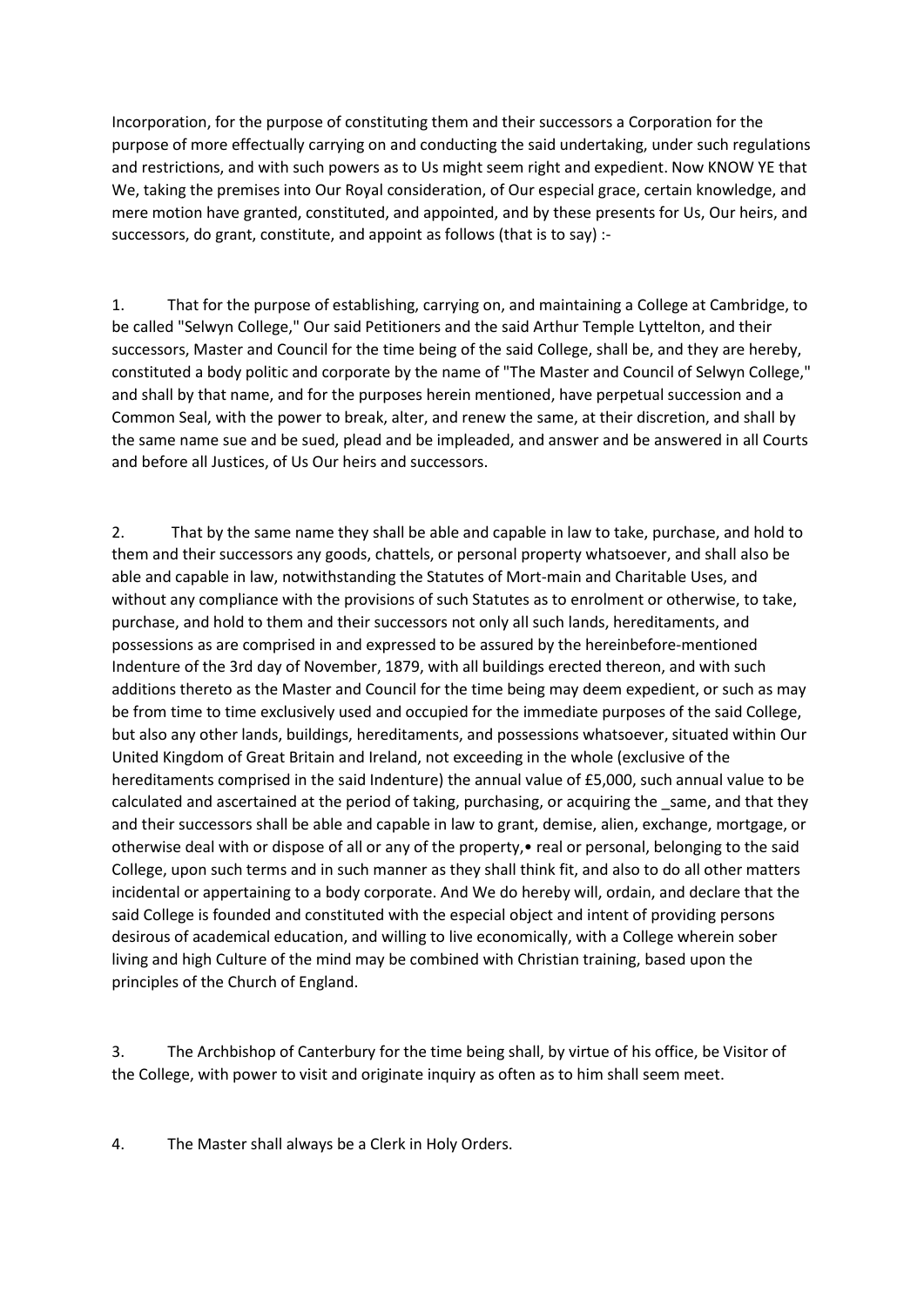5. The appointment of the said Hon. and Rev. Arthur Temple Lyttelton as the first or present Master shall be and is hereby confirmed, and every future vacancy in the Office arising from any cause whatever shall be filled by such person as the Council shall elect and appoint.

6. The Master, except when prevented by illness or other urgent cause, or when his absence shall be authorised by the Council, shall reside in the College during the Academical terms.

7. Subject to the Statutes or Regulations (if any) for the time being in force, the Master shall have the entire charge of and jurisdiction over the internal or domestic government of the College, and of its inmates, officers, and servants for the time being. The Bursar shall be subordinate to the Master of the College, but his appointment or removal shall rest with the Council, and to such appointment or removal the consent of the Master, if present, shall be necessary.

8. In case of the illness or absence of the Master, the Council may appoint a Vice Master with such of the powers of the Master as they may think fit to vest in the Vice-Master.

9. The Master shall be removable from his office only by and at the discretion of the Visitor, and such discretion shall be exercised only under the circumstances hereinafter specified (that is to say) : If it shall appear to a majority consisting of not less than two-thirds in number of not less than seven Members present at a Meeting of the Council, specially convened to consider the propriety of such removal, that the Master is from any cause whatever unfit for the duties of his office, it shall be competent for them to apply in writing to the Visitor to remove the Master, and the Visitor shall have power at his absolute discretion either to act upon or to reject such application.

10. The council shall consist of not more than sixteen Members, and shall not (except as a matter of temporary necessity) be allowed to be reduced in number to less than ten.

11. The council shall consist of the said Earl of Powis, the said Lord Bagot, the said Lord Bishop of Durham, the said James Russell or other the Lord Bishop of Ely for the time being (*ex officio*), the said Edward Bickersteth or other the Dean of Lichfield for the time being (*ex officio*), the said Charles Old Goodford or other. the Provost of Eton for the time being (*ex officio*), the said Brooke Foss Westcott or other the Regius Professor of Divinity; Cambridge, for the time being (*ex officio*), the said William Ince or other the Regius Professor of Divinity, Oxford, for the time being (*ex officio*), the said Edmund Hobhouse, the said Charles John Abraham, the said Sir Henry Wilmot, the said Sir Walter Rockcliff Farquhar, the said Edward Balston, the said William Selwyn, the said Vincent Henry Stanton, and the said William Ford.

12. Each elected Member of Council shall continue to be a Member, for his life, subject to the exceptions and provisions hereinafter contained; but he may, at any time by notice, in writing, addressed to the Master, resign his office.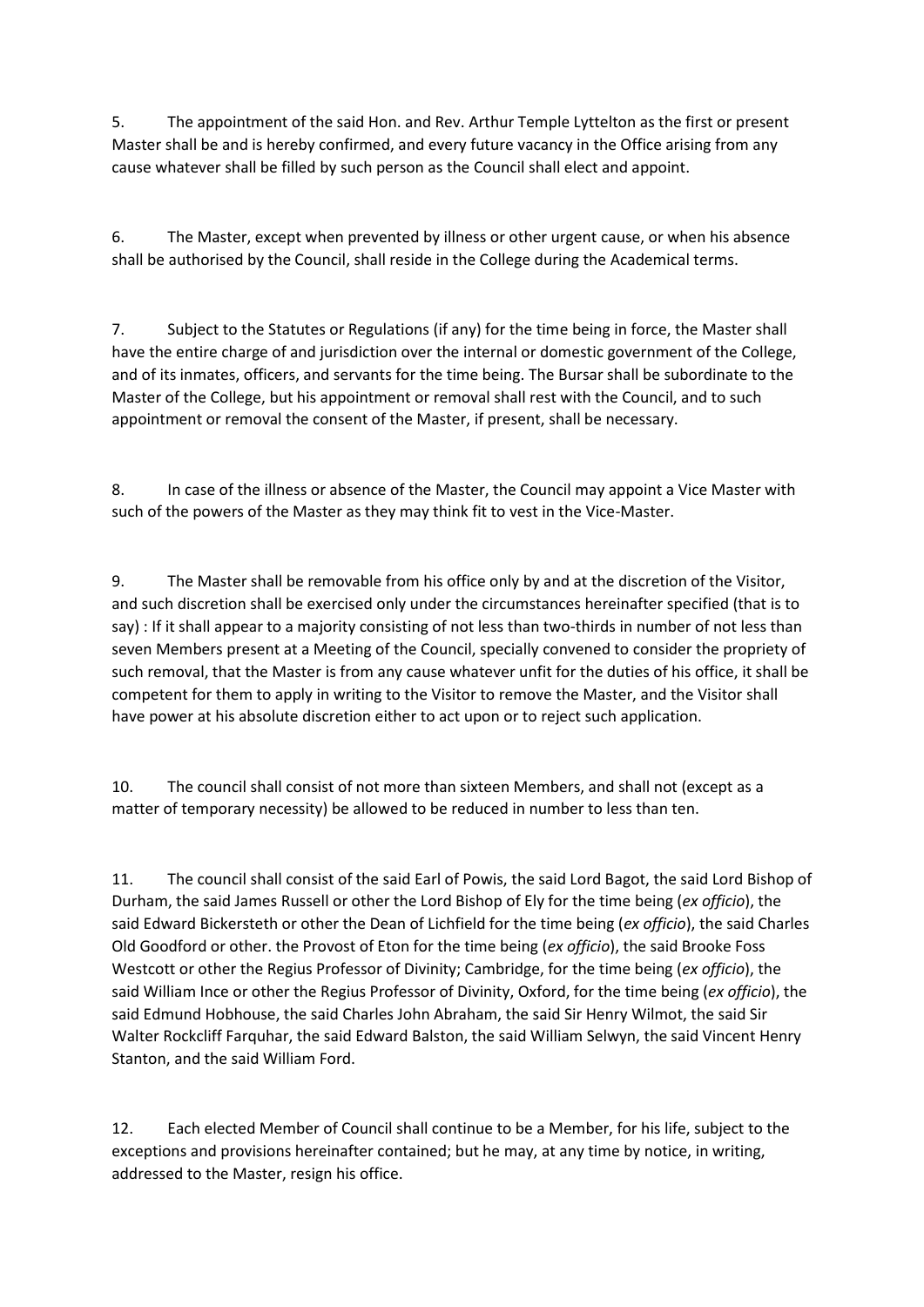13. If any. Member of Council shall, during the period of three consecutive years, attend no Meeting of the Council, he shall, upon the expiration of such period, cease to be a Member of Council, but he shall be eligible for re-election, either at once or upon the occurrence of any subsequent vacancy.

14. The Visitor, if required in writing by not less than ten Members of Council for the time being so to do, shall have power, if he think fit, by writing under his hand, to remove any elected Member of Council, and the vacancy caused by any such removal of a Member shall be supplied by the election of a new Member.

15. Every vacancy in the Council shall be supplied by the Council ; and the Master, upon receiving notice of a vacancy having occurred, shall, as soon as conveniently may be, convene a Special Meeting of Council for the purpose of electing some fit and able person to supply such vacancy. He shall give twenty-one days' notice of such election, and no election shall take place except in Term time. If such vacancy shall not be supplied before the expiration of six calendar months from the date of its occurrence, it shall be lawful for the Visitor, if he think proper so to do, to supply the same within three calendar months next after the expiration of such period of six calendar months, or (upon the requisition in writing of a majority of the Members of Council for the time being) at any later period.

16. The Council shall meet for the dispatch of business at Cambridge or elsewhere once at least in every year, and on such other occasions (if any) as circumstances may render a meeting necessary or desirable.

17. The consent of the Master, if present, shall be necessary to all acts of the Council other than those which relate to the appointment or removal of the Master, Vice-Master, or Members of the Council. He shall preside over the Meetings of the Council, and have the same power as any Member of the Council to propose subjects for consideration by the Council, and in case of there being an equality of votes, shall have a casting vote. If the Master shall be absent, or shall refuse to take the chair, the Chairman shall be such one of the Members present as a majority of such Members shall select, or in default of a selection then the Senior Member according to standing present, and willing to take the chair, shall be Chairman. And in case of equality of votes, such Chairman shall have a second or casting vote in addition to his own vote as a Member of Council.

18. No question shall be decided at any Meeting of the Council, nor shall any business be there transacted, unless at least five Members of Council, or four Members of the Council and the Master, shall be present, or if such business consist in the election of a Master, unless at least seven Members of Council shall be present, or if such business consist in the election of a Member of Council, unless at least seven Members of Council or six Members of Council and the Master shall be present.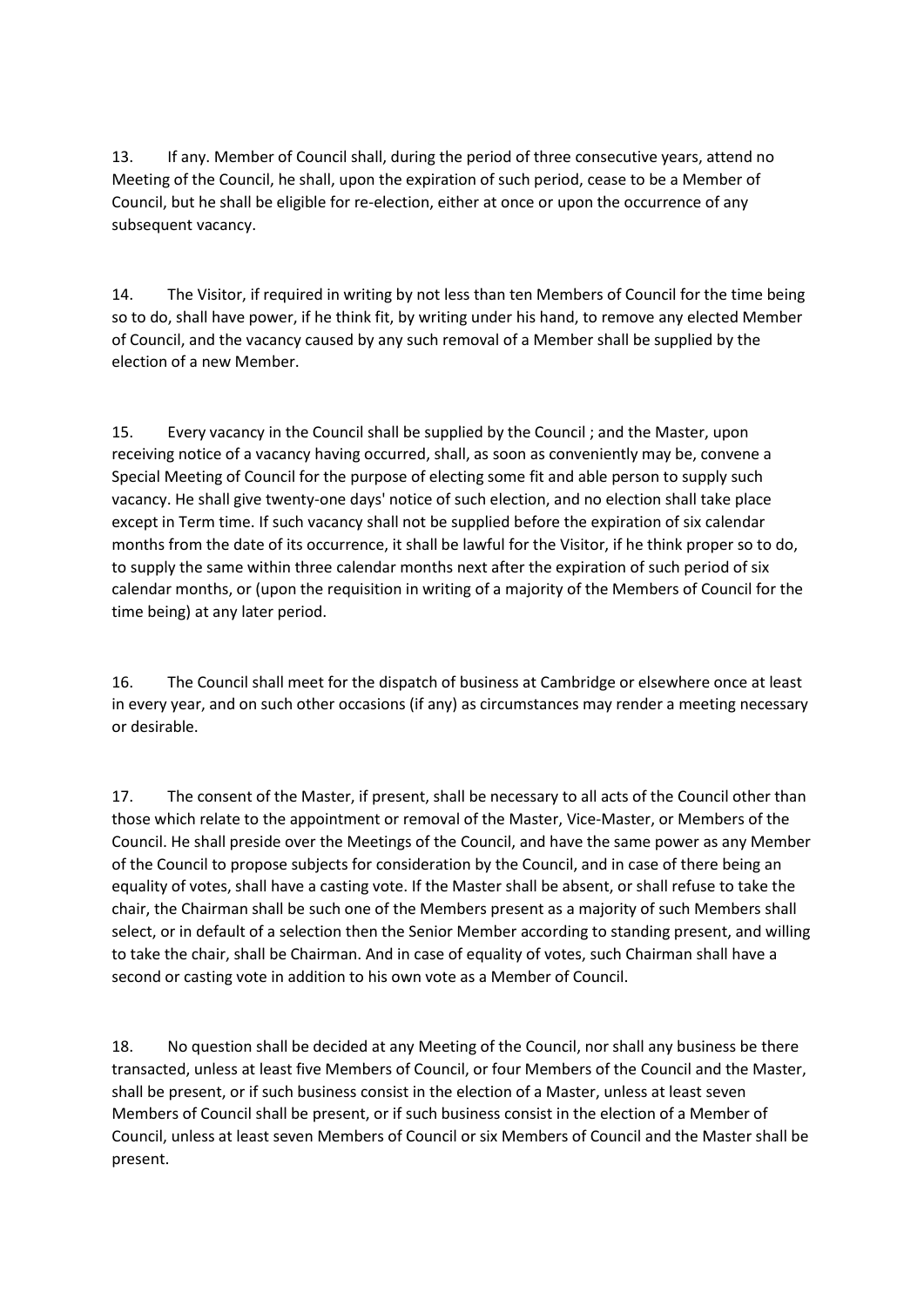19. In all cases, not herein otherwise provided for, the Master and Council shall have the entire management, direction, superintendence, and control of and over the affairs, concerns, and property of the College, as well as receiving, issuing, investing, layout out, and disposing of all stock, effects, funds, moneys, and securities, as also in contracting for and purchasing messuages, lands, tenements, and hereditaments situated within Our United Kingdom of Great Britain and Ireland, and goods and chattels for the use of the College, and in selling, demising, aliening, mortgaging, exchanging, or otherwise disposing of or dealing with any property whatever, real or personal, belonging thereto, also in the obtaining the incorporation of the College with the University of Cambridge, and of all gifts, bequests, exhibitions, and endowments which they may deem desirable for the purposes of the said College. Also, in regard to the appointment and removal, number and rank, powers and duties, stipend and emolument of the Bursar, Tutors, and Lecturers, and of the several persons employed in the College, the terms and conditions upon which Scholars and students shall be admitted, and also touching the mode and time of convening Meetings of the Council, and also touching the mode of conducting the business to be transacted at such Meetings respectively, also touching the qualifications as regards age and other circumstances, nomination, and admission of Scholars and Students, and all other matters relating thereto, and in general touching all other matters whatsoever relating to the said College.

20. Moneys belonging to the College shall from time to time be invested in the names or under the legal control of the Master and Council, in or upon some or one of the Public Stocks, or Funds, or Government Securities of our United Kingdom, or any securities, the interest on which is or shall be guaranteed by Parliament, or in Stock of the Bank of England, or of the Metropolitan Board of Works, or upon freehold, copyhold, or chattel real or leasehold securities in England or Wales (but not in Ireland), or in or upon the debentures or debenture stock of any railway company in Our United Kingdom, or the shares or stock of any such railway company, a fixed or minimum rate of dividend on which is guaranteed by the same or any other company, or secured by means of a fixed rental payable by any other company, or in or upon the debentures, debenture stock, shares, or securities, or the guaranteed or preference stock or shares of any insurance, dock, or canal, or other commercial company in Our United Kingdom which shall have paid a dividend of not less than £3 per centum per annum on their ordinary capital for at least three years prior to the date of the investment, or upon charges created under the Improvement of Land Act, 1864, or any mortgages thereof, or debentures issued under the Mortgage Debenture Act, 1865, or in or upon the bonds, debentures, or securities, of or issued by any public, municipal', or local body or authority, in Our United Kingdom, or on the security of rates or tolls made or levied by any such body or authority, or in any other mode of investment in Our United Kingdom, which shall for the time being be authorised as an investment for trustees by Statute or by the Chancery Division of the High Court of Justice, and such investments may, in the discretion of the said Master and Council, be from time to time varied or transposed into or for any others of any nature hereinbefore mentioned.

21. The Master and Council shall have full power from time to time, with the consent of the Visitor, to make and also to alter or vary any Statutes touching the government of the College, the stipend or emoluments of the Master, and also touching any of the matters and things over or in relation to which a general power of management and control is hereby given to the Master and Council, and all other matters relating thereto, and in general touching all other matters whatsoever